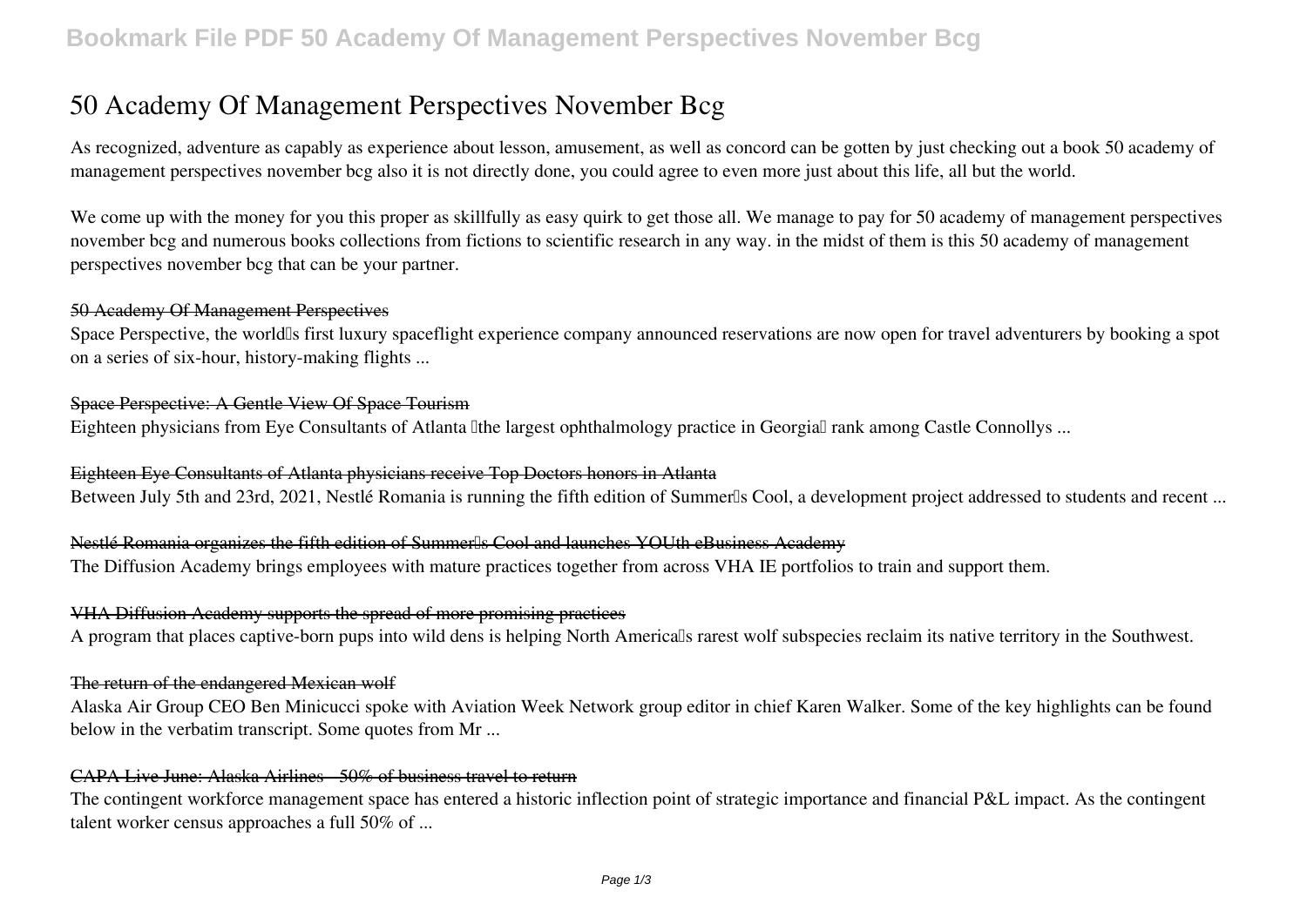# **Bookmark File PDF 50 Academy Of Management Perspectives November Bcg**

### PRO Unlimited Modernizes Its Worker Experience and Employer of Record Solution for the Contingent Workforce Management Industry Capitol rioter says *ISchindler<sup>Is</sup>* List<sup>I</sup> gave her perspective, man sues dad<sup>Is</sup> estate over secondhand smoke, and more ...

#### Space squid, Confederate time capsule, commuting<sup>[]</sup> seturn: News from around our 50 states

NJ towns name streets for Isley Brothers, support of critical race theory delays Okla. church project, and more ...

#### Grasshopper invasion, Curls for Cancer, wildfire tourism: News from around our 50 states

IST Got Both Doses of Jab But Still Worried About Catching Covid-19? Experts Answer Amid Centre's Vaccine Push 13:35:13 IST Indo-Japanese Partnership During COVID-19 More Relevant for Global Stability ...

#### Coronavirus News LIVE Update: Nearly 50% of Adults Under 30 in England Jabbed

Mark Desjardins, Ph.D, a veteran educator and an expert leader in independent school operations, has been named the next President of the Army and Navy Academy. For the past 11 years, Desjardins, 55, ...

#### Independent Schools Leader Named President of Army and Navy Academy

Seven filmmakers<sup>[]</sup> projects will each receive \$45,000 as part of the inaugural Original Voices Fellowships launched by NBCU Academy and NBC News Studios. The recipients also will receive a ...

#### NBCU Academy and NBC News Studios Tap Seven Filmmaker Projects For Documentary Fellowships

His is a Fellow of the Chartered Institute of Marketing, Fellow of the Chartered Management Institute, and Senior Fellow of the Higher Education Academy ... its staff were 50 years old and ...

#### Kenyalls civil service is ageing, but adjustments arenllt being made

Alaska Permanent Capital Management, 60% of our employees attended one or more of our universities in the UA system. Another Alaska firm, R&M Consultants, recently told me that more than 50% of ...

#### We can<sup>II</sup>t run our businesses without the University of Alaska

co-author of a new Perspective piece published in The New England Journal of Medicine (pdf attached) WHAT: Less than 50 years ago, a U.S. Supreme Court decision paved the way for women's use of ...

#### Fifty years of progress in women's health

It is time for the management and conservation of the Antarctic ... international environmental conventions as we approach the 50-year anniversary of the protocols in 2048. "We argue that ...